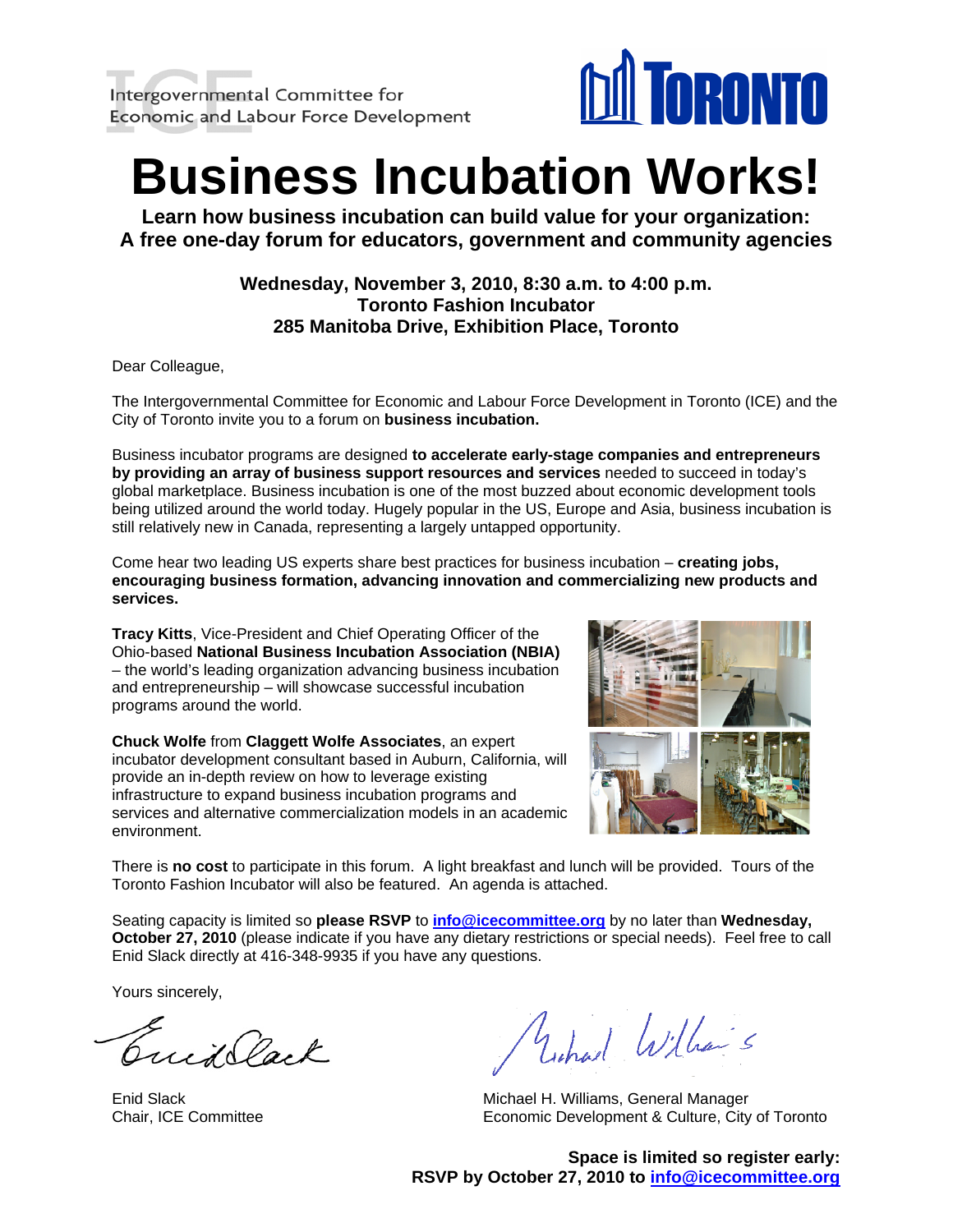

**Learn how business incubation can build value for your organization: A free one-day forum for educators, government and community agencies**

#### **Wednesday, November 3, 2010, 8:30 a.m. to 4:00 p.m. Toronto Fashion Incubator 285 Manitoba Drive, Exhibition Place, Toronto**

### **Agenda**

| $8:30 - 9:00$   | Registration, continental breakfast and networking                                                                                                                    |
|-----------------|-----------------------------------------------------------------------------------------------------------------------------------------------------------------------|
| $9:00 - 9:05$   | Welcome<br>√ Michael H. Williams, General Manager<br><b>Economic Development &amp; Culture, City of Toronto</b><br>Introduction<br>└ Enid Slack, Chair, ICE Committee |
| $9:05 - 10:15$  | The Value of Business Incubation:<br>A Story of Positive Return on Investment (ROI)<br>Tracy Kitts, Vice-President & COO, NBIA<br>$\checkmark$                        |
| $10:15 - 10:35$ | Networking Break & Toronto Fashion Incubator Tour #1                                                                                                                  |
| $10:35 - 11:45$ | Best Practices in Business Incubation from Around the World<br>Tracy Kitts, Vice-President & COO, NBIA                                                                |
| $11:45 - 12:00$ | An Incubator Hatched My Multinational<br>Hear How a Company Successfully Transitioned Through a<br><b>Business Incubator to Become a Multinational Enterprise</b>     |
| $12:00 - 12:45$ | Networking Lunch & Toronto Fashion Incubator Tours #2 and #3                                                                                                          |
| $12:45 - 2:00$  | <b>Transferring High Tech Knowledge into Commercial Products</b><br><b>Chuck Wolfe, Principal, Claggett Wolfe Associates</b>                                          |
| $2:00 - 2:15$   | <b>Networking Break</b>                                                                                                                                               |
| $2:15 - 3:55$   | <b>Maximizing Community Opportunities for Business Incubation</b><br>√ Chuck Wolfe, Principal, Claggett Wolfe Associates                                              |
| $3:55 - 4:00$   | Closing Remarks - Enid Slack, Chair, ICE Committee                                                                                                                    |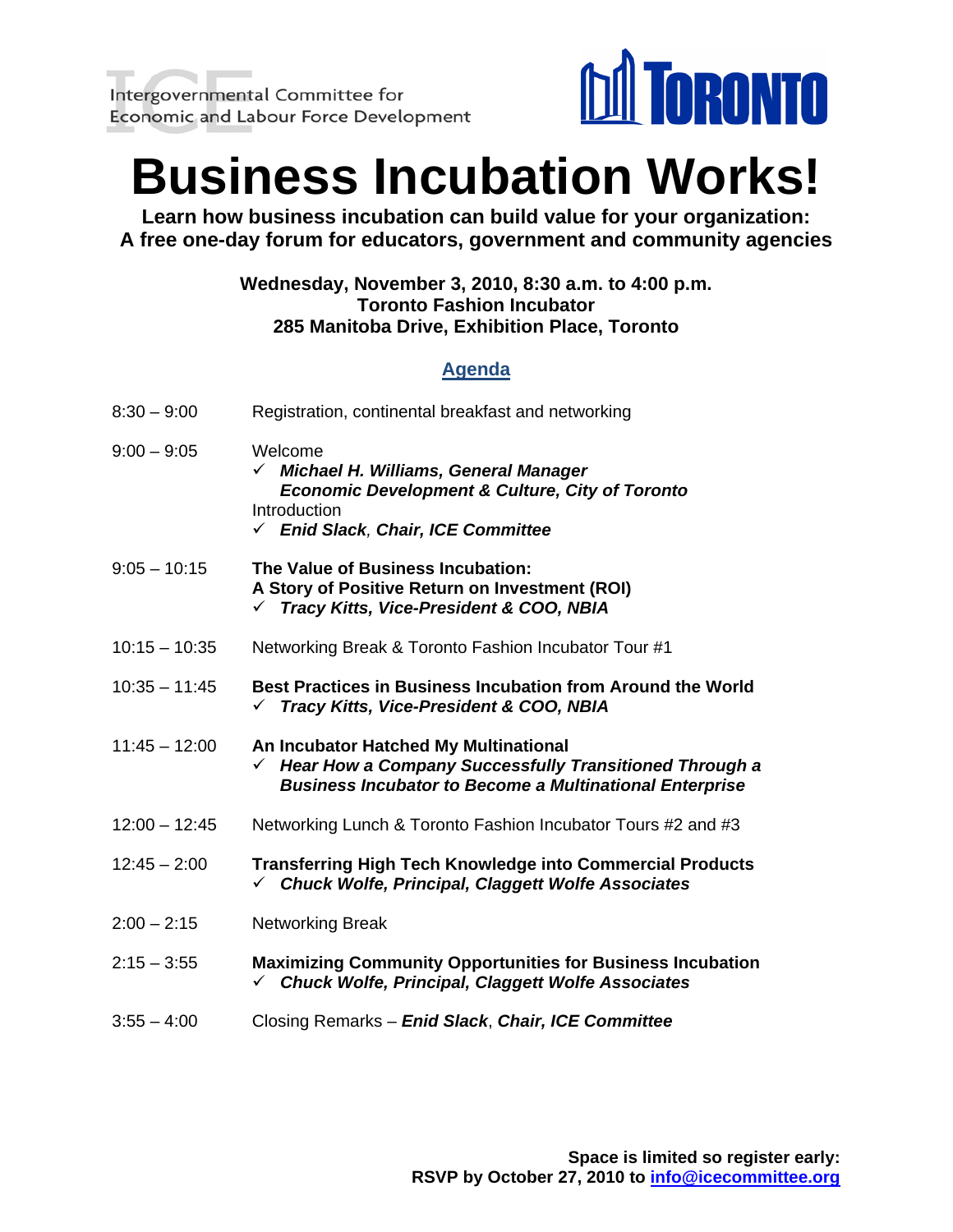

**Learn how business incubation can build value for your organization: A free one-day forum for educators, government and community agencies**

#### **Wednesday, November 3, 2010, 8:30 a.m. to 4:00 p.m. Toronto Fashion Incubator 285 Manitoba Drive, Exhibition Place, Toronto**

### **About Our Forum Leaders**

**Tracy Kitts** has been Vice President and COO of the National Business Incubation Association since August 2003. He oversees the internal operations and finances of the 1,900-plus member organization of incubator managers, developers and other Economic Development professionals. He manages a staff of 12. NBIA currently has members from 49 nations, making it the most international business incubation association. NBIA has developed a comprehensive array of member services including publications, training, research, consulting and information clearinghouse activities, and it has significantly expanded its prestige in the United States and abroad. It is nearly five times larger than any of its peer associations.

Tracy joined the National Business Incubation Association (NBIA) as Director of Web Services in May 2000. As Director of Web Services he developed a Web site with over 5,000 pages of information on business incubation.

Before joining the staff at NBIA, Tracy was Associate Director of the Appalachian Center for Economic Networks, an economic development organization working to revitalize rural economies in Appalachia. While there, his primary focus was development and implementation of programs that used technology to promote the social networking of entrepreneurs, entrepreneurial resources, schools, and local government. Tracy also has worked in computer technology, accounting and real estate management.

Tracy is a trained meeting facilitator and has been invited to speak and moderate discussions on topics related to business incubation at numerous events and conferences. He is a graduate of Ohio University.

**Chuck Wolfe**, Principal, Claggett Wolfe Associates, is an economic development professional with extensive experience working in domestic and international settings. His work has ranged from strategic planning and feasibility assessment to program design and administration. Chuck has also founded two technology start-ups in the information management/software and electronic equipment sectors, and has worked with numerous small businesses in planning, marketing and capital acquisition.

Chuck holds a BS from the Pennsylvania State University in Environmental Resource Management, and an MBA from the University of Texas at Austin with an emphasis in Finance and Information Systems. He regularly serves as a trainer on topics such as "Best Practices" in business incubation, business retention and expansion, workforce development, loan program design and loan portfolio management. He has also been a featured speaker at domestic and international conferences on fostering small and medium sized enterprise development and growth.

Chuck has authored a number of guides on "Best Practices" including; a Best Practices Guide for Technology-Focused Incubators and a Guide to Preparing an Incubator Feasibility Study for the New Jersey Commission on Science and Technology, an EDA funded study for the California Office of Strategic Technology entitled: "Technology Innovation Centers: A Guide to Principles and Best Practices", and an NBIA publication "Best Practices in Action: Guidelines for Implementing First-Class Business Incubation Programs".